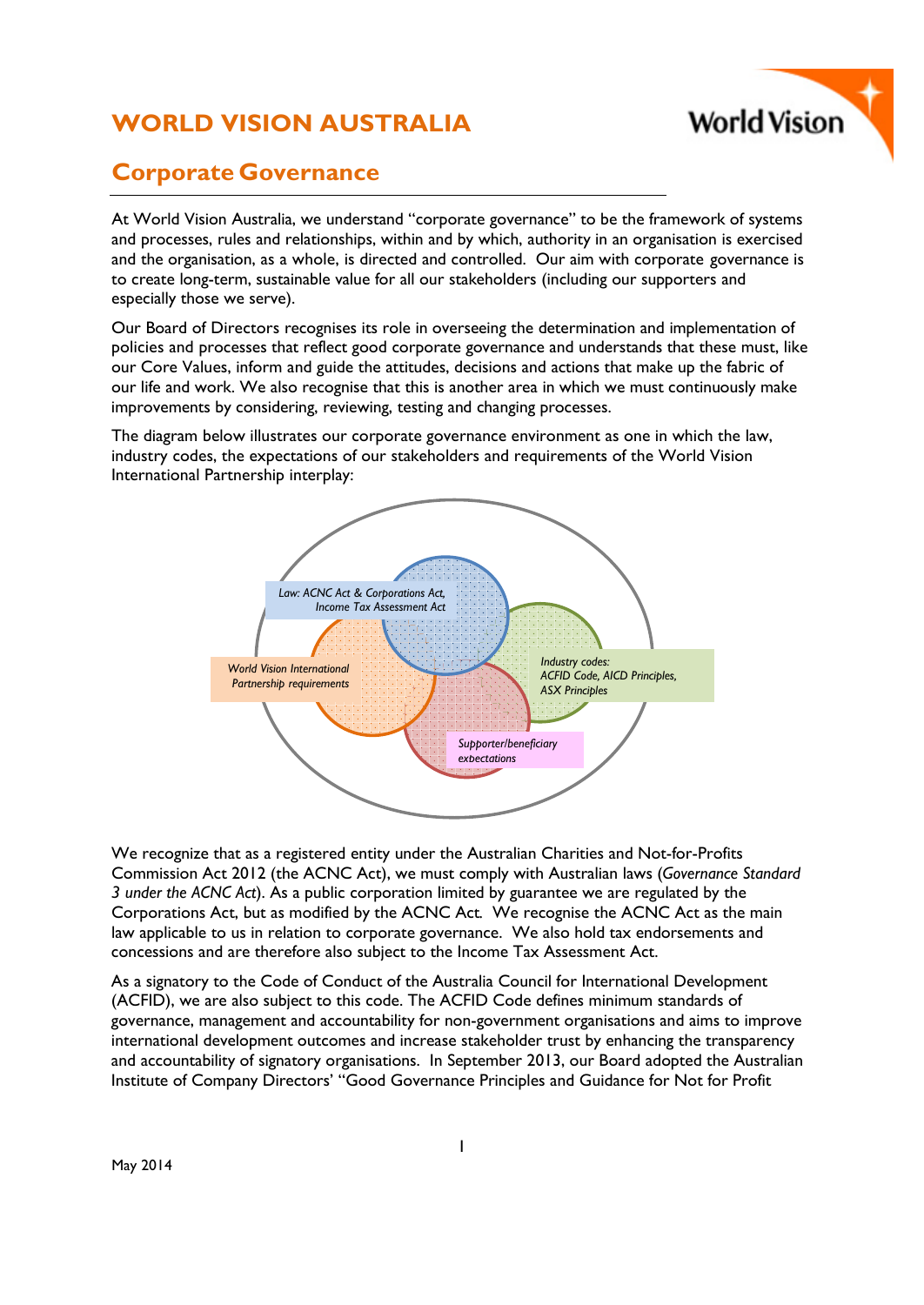Organisations" (AICD NFP Principles). Since 2008, we have voluntarily adopted the Australian Securities Exchange's Corporate Governance Principles and Recommendations (ASX Principles) and applied them, insofar as it is sensible and realistic to do so even though we are not a listed entity, taking into account our position as a large, not-for-profit organisation and with due regard to the scope of our operations and level of donor and public interest. The AICD NFP Principles and the ASX Principles are not incompatible and both apply to us.

As a member of the World Vision International Partnership we reflect our involvement in the WV global movement at Board governance through making a position on our Board available for an appointee of the President of the World Vision International. This "Partnership director" can be an executive or non-executive and is not required to be a member of our Board committees; his/her primary purpose is to ensure good communication and alignment between ourselves and the World Vision International Partnership. As a member of the World Vision International Partnership, we are also subject to policies of the Partnership, insofar as they are appropriate under Australian laws. In relation to corporate governance specifically, the Partnership's Corporate Governance Guidelines apply. These guidelines are, by their nature, more specific to entities within the Partnership (such as ourselves) and how they relate to each other and work towards a shared Vision and Mission.

The statements below details how we respond to the requirements and principles under relevant laws, industry codes and our own policies as they relate to corporate governance.

## 1. **LAYING SOLID FOUNDATIONS FOR MANAGEMENT AND OVERSIGHT**

#### *Our Board's role*

Our Board's primary role is to direct our activities towards living out our Vision and achieving our Mission and goals.

Our Board's legal responsibilities together with its other specific responsibilities include:

- setting the strategic direction for us, assessing progress towards strategic objectives and approving policies to work towards those objectives;
- appointing and evaluating the performance of our CEO and determining his remuneration and conditions of service;
- approving the appointment and remuneration of executives who report directly to our CEO;
- approving and monitoring the annual budget;
- considering and approving strategies and policies to ensure appropriate risk management; monitoring and receiving advice on areas of operational business opportunities and financial risk; ensuring compliance with laws and policies;
- appointing Board Committees to assist in effective governance.

#### *CEO and delegation to management*

Our CEO is responsible for the achievement of organisational and operational plans (as approved by our Board) and the organisational implementation of our Board's and organisational policies. Our Board regularly reviews and ensures that all necessary and appropriate delegations are in place to enable the CEO and World Vision Australia management to meet this responsibility.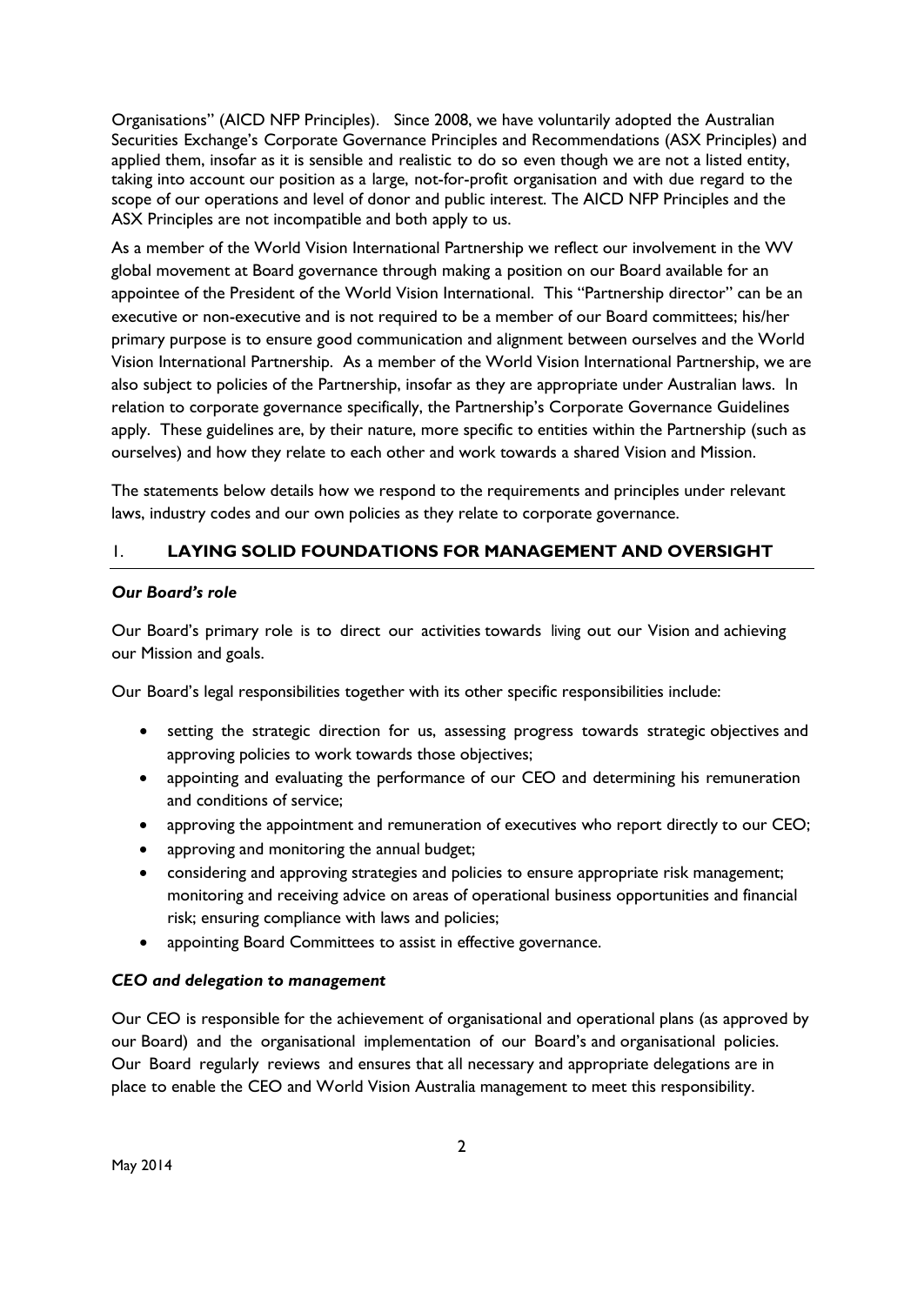With the approval of our Board, our CEO has appointed a senior leadership team to be responsible for various divisions of the organisation and has sub-delegated various authorities accordingly. As well as acting individually within their respective authorities, our senior leaders also act collectively to advise our CEO on matters where a collective process would improve results and decision making. To this end our senior leaders and CEO meet on a regular basis, with additional operational and retreat-style meetings scheduled periodically.

## **2. STRUCTURING THE BOARD TO ADD VALUE**

#### *Board composition*

Our Board of Directors is comprised of individuals who have a broad range of skills and who individually and collectively exercise their judgment to ensure optimum results for the organisation. We acknowledge that our directors are "responsible entities" under the ACNC Act and that they must not be persons disqualified from managing a corporation or disqualified by the ACNC from being a responsible entity (*Governance Standard 4 under the ACNC Act*).

All our directors (other than the Partnership director) are independent non-executive directors.

On a regular basis, the People Culture & Remuneration Committee conducts reviews of the combined Board skills and attributes after considering the challenges we face and any impending retirements of directors. Our Board seeks out, liaises with and assesses the suitability of prospective directors for consideration by our Board as a whole.

Newly appointed directors are given a thorough induction to assist them to become quickly effective in their role. It is an expectation that all our directors have undertaken the Company Director's course offered by the Australian Institute of Company Directors and that each director visits one or more of our projects in each 3 year term that they serve on our Board. In 2013, all our directors were briefed about their duties as our "responsible entities" under the ACNC Act (*Governance Standard 5 under the ACNC Act*).

Directors are initially appointed for a term of three years with the possibility of two additional terms. Under limited circumstances, including service on the board of World Vision International, a director may be appointed for an additional term. Prior to re-appointment for each further term, directors undergo a peer review interview which is led principally with two or three fellow directors who seek feedback from all other directors. This interview is designed to review and assess not only the individual's performance as a director but also matter such as his/her continued commitment to our Vision and Mission and our Core Values.

The Chair and Deputy Chair of the Board are elected annually. Our Constitution does not permit any of our employees , including our CEO, to be a director on our Board.

## *Board Chair*

The Chairman of our Board has the primary responsibility of ensuring the integrity of Board processes. The Chairman maintains the relationship between directors on our Board and our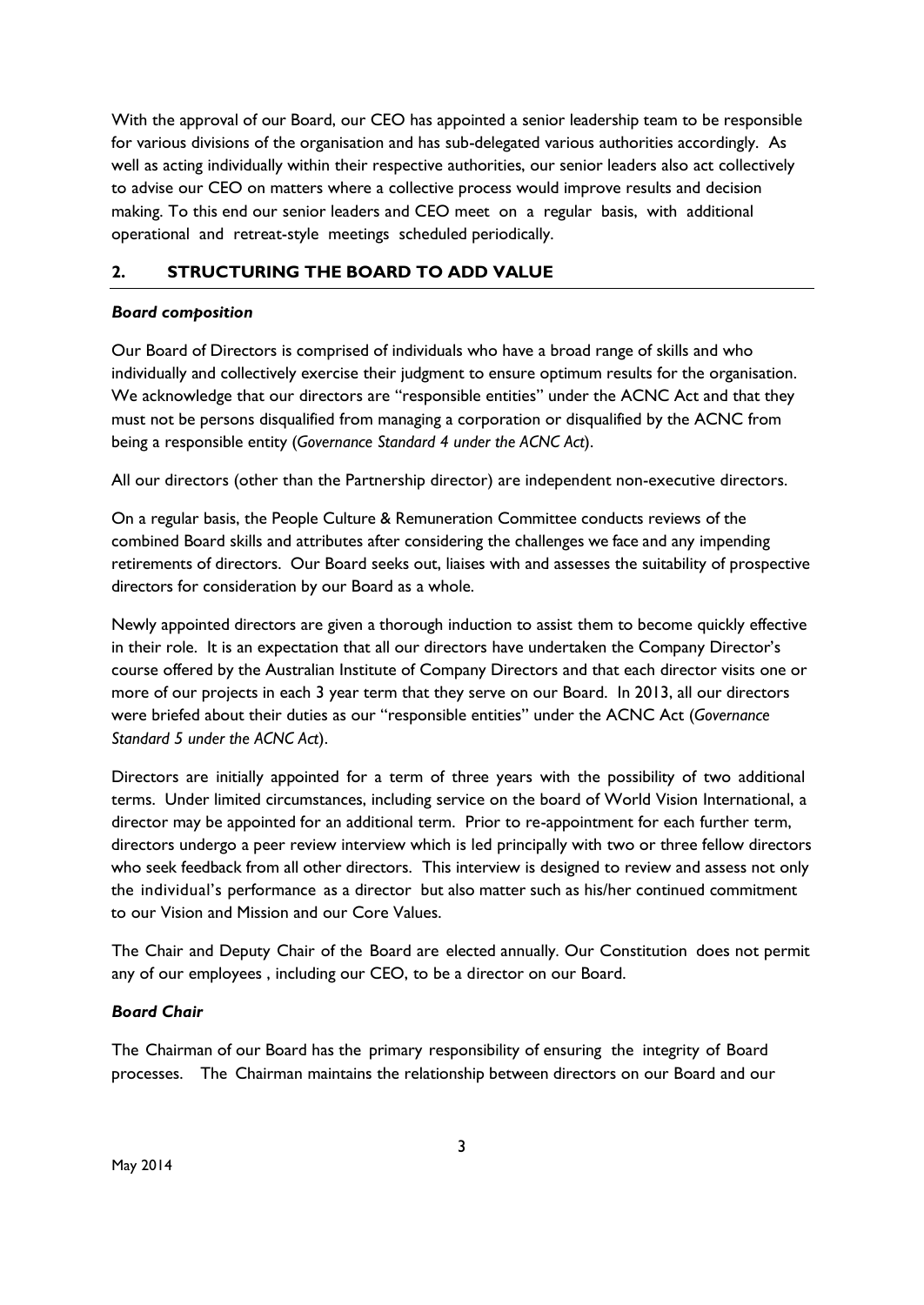CEO and management to ensure productive and effective cooperation.

## *Board meetings and Board committees*

Our Board meets at a frequency that allows it to discharge its duties. This is generally five times each year but additional meetings are scheduled as required. Workshops or forums are held periodically to provide opportunities for further Board engagement in strategic and other important issues. Opportunities are created for Board members to receive and discuss, on both formal and informal bases, information about the organisation's activities. The Board conducts an annual retreat during which more involved matters (generally relating to strategy) are discussed in detail and in a more involved manner than possible in a regular Board meeting.

It is an expectation that our directors attend and participate fully in our Board's meetings and that the Partnership director attends meetings as appropriate. Our CEO and senior leaders also participate in our Board's meetings. Agenda setting is a collaborative process coordinated by our Company Secretary, guided by a formal calendar of activities, with input from our Board Chair, Committee Chairs, our CEO and senior leaders, with final approval by our Board Chair.

Each of our directors except the Partnership director is a member of one of our Board committees. Our Board does not delegate major decisions to its committees but charges them with the responsibility to consider detailed issues and to make appropriate recommendations to the Board.

#### *People Culture & Remuneration Committee*

This Committee comprises a select number of our directors and the Chairman of our Board. This Committee assists our Board to effectively discharge the following responsibilities:

- elect, remove and set terms of appointment (including remuneration) of our CEO and senior leaders and evaluate the performance of our CEO; and
- review and monitor the human resource policies and their application in furtherance of our Board's responsibility to assess continually the extent to which we meet our objectives, purposes and standards and to make policy which will assist in those areas, adopt an effective governance structure and foster an appropriate corporate culture.

## *Audit Committee*

Details of the role and membership of our Audit Committee are set out below under "4. Safeguarding Integrity in Financial Reporting" and "6. Recognising and Managing Risk".

#### *Other committees*

Our Board may establish ad hoc committees and working groups for the purpose of considering and advising on specific, generally short-term matters. We have had ad hoc working groups in relation to strategy development and organizational structure. These report to the Board during the course of normal Board meetings.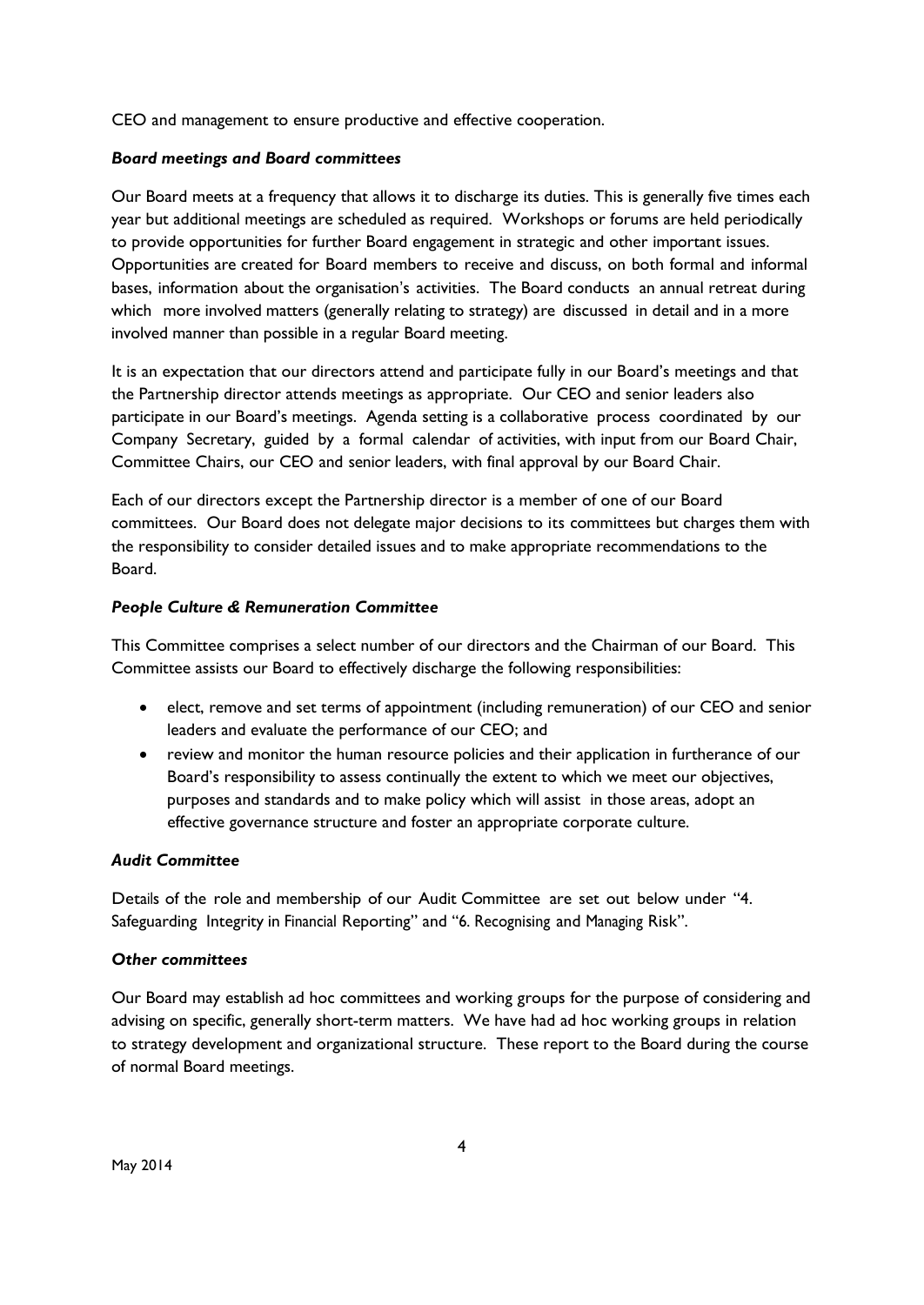## *Conflicts of interest*

Our Board has adopted a comprehensive Conflict of Interest Policy designed to ensure that any potential conflicts are disclosed, considered and handled appropriately.

Our Company Secretary maintains a register of interests and this is disclosed at every meeting of our Board, with updates being made as and when new or changed interests are advised.

## *Independent advice*

Any of our directors may seek such independent legal, financial or other advice as he/she considers necessary, at our expense, provided the advice sought is in writing and is directly relevant to our affairs.

# **3. PROMOTING ETHICAL AND RESPONSIBLE DECISION MAKING**

## *Conduct and ethics*

Our Board expects the organisation as a whole (every director and all employees) to conduct themselves with the highest ethical standards. We have a Code of Conduct which outlines our expectations and enables all to share a common understanding regarding how to conduct themselves in a manner that upholds and maintains our Core Values. Understanding our Code of Conduct and Core Values is an integral part of induction programs for directors and employees.

We have a Whistleblower Policy designed to reinforce a culture in which honesty, integrity and business ethics are part of our everyday behaviour. The policy applies to, and the mechanism it establishes, allows any of our directors, employees, volunteers, contractors and the general public to report improper conduct including matters pertaining to governance (*Governance Standard 2 under the ACNC Act*). We are committed to protecting and respecting the rights of any person who reports improper conduct in good faith and will not take or tolerate any retaliatory action or threats of retaliatory action against such a person.

## *Responsible decision making*

With our Core Values and Code of Conduct as the abiding framework, we aim to place decision making authority and the related accountability as close to those affected by the decision as possible. Decisions on matters involving highest risk and broadest scope are made by our Board or our CEO following the appropriate consultative and informative process.

# **4. SAFEGUARDING INTEGRITY IN FINANCIAL REPORTING**

## *Audit Committee*

This Committee assists our Board to meet its responsibilities for the integrity of our financial reporting, compliance with external regulatory requirements and internal standards, the effectiveness of the internal control and risk management framework and the effectiveness of internal and external audit functions. To this end this Committee: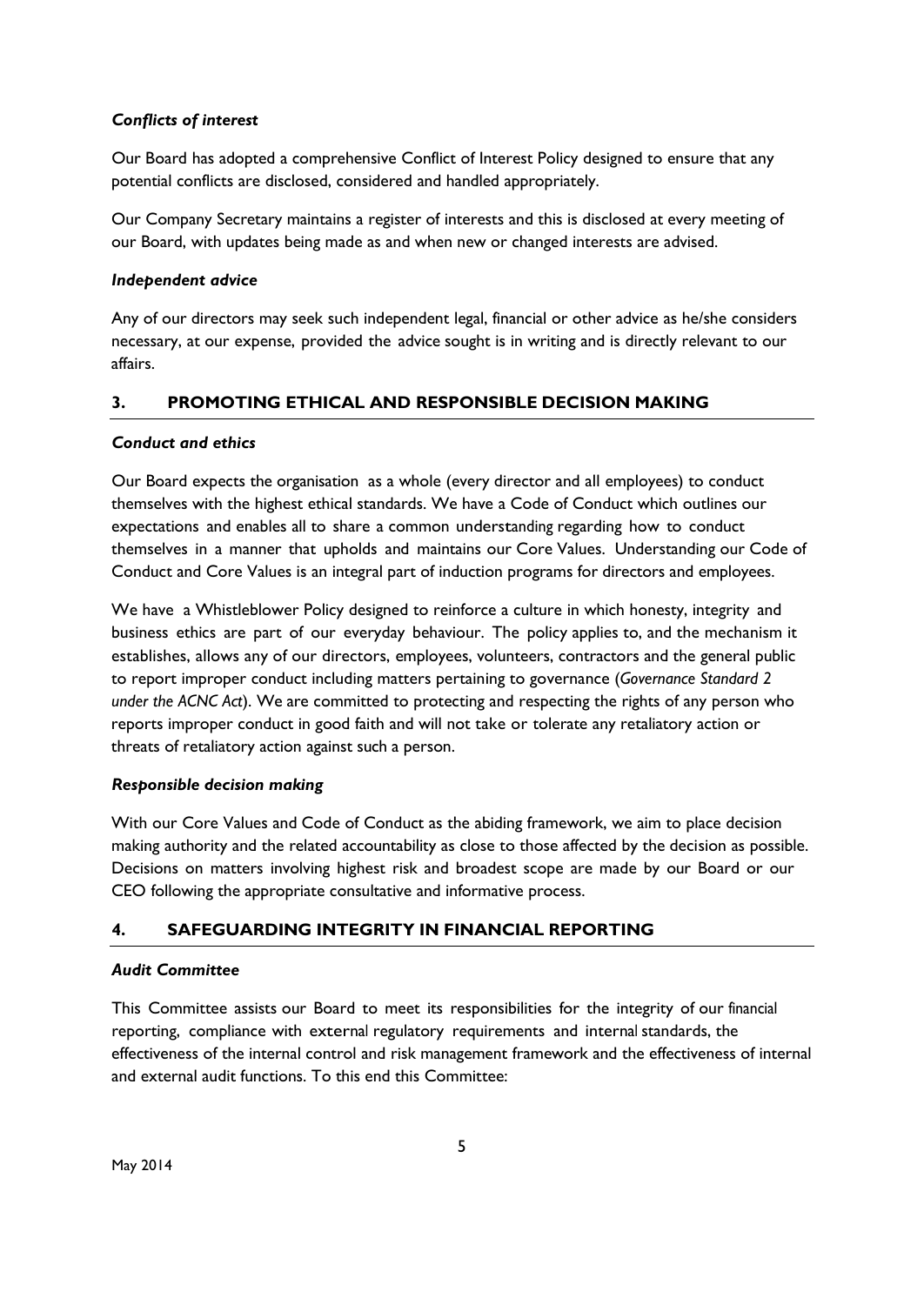- oversees the financial reporting process to ensure the balance, transparency and integrity of published financial information;
- reviews the adequacy and disclosure of financial statements, and reviews budgets;
- reviews the effectiveness of internal control and risk management systems and approves the annual schedule of proposed internal audit activities;
- approves audit reports and risk management issues and reviews financial and operational risk assessments;
- oversees the external audit function, including recommending the appointment of, liaising with and assessing the performance of our external auditor (see below);
- monitors management responses to audit issues;
- provides advice on financial and other issues; and
- considers matters raised by management, initiating enquiries in the areas of ethics, due diligence, investigations, insurance, legal issues and statutory requirements.

This Committee must satisfy itself and our Board as to the independence of our external auditor. This includes monitoring the ongoing relationships which former partners and employees of our external auditor may have with us, and the services they supply to us, and monitoring the employment of such persons into senior management positions and their appointment as directors on our Board.

The Committee comprises a select number of our directors and the Chairman of our Board, Amongst them are those with the requisite formal qualifications and experience to assist the Committee to discharge the technical aspects of its responsibilities.

# **5. MAKE TIMELY AND BALANCED DISCLOSURE**

We see transparent disclosure as inextricably linked with accountability to all our stakeholders.

Internally, for our Board of directors, our Company Secretary has a critical role to play in working with the Chairman of our Board, our CEO and senior leaders in setting the agenda for our Board's and Board Committees' meetings and in providing information on important issues to our directors in a timely and appropriate manner (*Governance Standard 2 under the ACNC Act*).

Externally, we pay particular attention to reporting on how we are the progressing towards delivering on our commitments and how we use the resources entrusted to us. We understand that as a registered entity with the ACNC, we must be able to demonstrate, by reference our governing rules or by other means, our purposes and our character as a not-for-profit entity, make information about our purposes available to the public and comply with our purposes and our character as a not-for-profit entity (*Governance Standard 1 under the ACNC Act*). We understand that compliance with this requires ongoing operational vigilance and publication of our purposes in our communications to the public. We are committed to continually improving the mechanisms by which we gather information and report them to our stakeholders.

We prepare and make available a variety of reports, each aimed at providing the information necessary to improve accountability and transparency to all our stakeholders. Our corporate Annual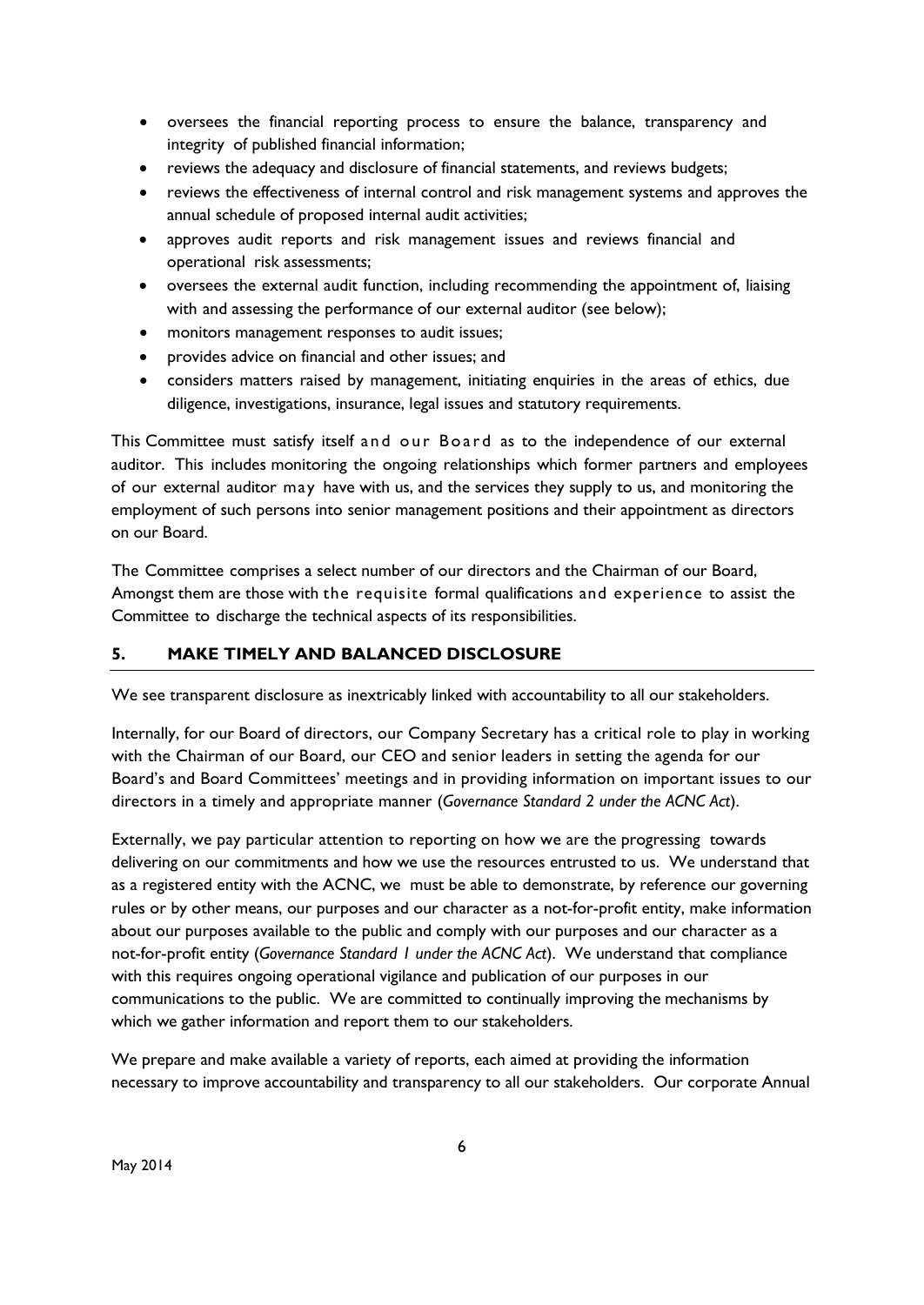Report (together its companion reports) is prepared on the basis that it must respond to specific legal requirements and the requirements of the ACFID Code of Conduct and also with reference to the Global Reporting Initiative's Sustainability Reporting Guidelines and NGO Sector Supplement. We submit these reports to the PricewaterhouseCoopers Transparency Awards which were introduced to Australia in 2007 (and run by PricewaterhouseCoopers in collaboration with the Institute of Chartered Accountants Australia and the Centre for Social Impact) to recognise the quality and transparency of reporting in the not-for-profit sector and which are benchmarked to the GRI Guidelines. We always disclose how and the extent to which we meet the requirements of these Guidelines. The review of our reports by the independent panel for the Award has been critically important in shaping and guiding the evolution of our reporting over the last few years. Key employees involved in the preparation of these reports have attended the "Transparent Reporting for Not-for-Profits" executive course offered by the Centre for Social Impact.

## **6. RECOGNISING AND MANAGING RISK**

We are committed to an organisational culture that enables us to achieve our strategic objectives through appropriate management of risk. Our Board approved Risk Management Policy and Guidelines, together with sound risk management practices, help us take advantage of opportunities while also mitigating threats to our objectives and operations. The process used by us to identify, analyse, prioritise and treat risk is consistent with the AS/NZSISO 3100:2009 Risk Management Standard.

We also understand that commitment from all levels of the organisation is required to demonstrate behaviours which are consistent with a risk-conscious culture. All staff have a role to play, and are made aware of that role, in achieving our strategic objectives.

Our Board is responsible for considering and approving strategies and policies to ensure appropriate risk management, and monitors compliance of the Risk Management Policy and Guidelines. Our Board has delegated its oversight of the Risk Management Policy to its Audit Committee including review of the effectiveness of our internal control framework and risk management processes.

Our management is responsible for designing, implementing, reviewing and providing assurance as to effectiveness of the policy. Risk assessments are conducted and risks across the organisation are identified for analysis, treatment and/or monitoring. These risks are rated and assigned to members of the senior leadership team as the risk owners" who are responsible for management of each risk. We expect the risk owner to adopt and approve the risk treatment plan for the risk. Risk treatment plans include measures such as periodic audits and internal reviews of processes and policies.

We focus on enterprise/organisation-wide risk to inform our internal audit plan. Internal Audits are completed on areas identified and assessed as highest risk. These include financial controls (including treasury, payroll, procurement and payments), child protection, donor promise and compliance with regulations. While the financial control/financial assurance aspect of internal audit and other areas mentioned retains its importance, the audit plan is balanced to ensure coverage of broader risks in the organisation such as marketing initiatives and programming controls.